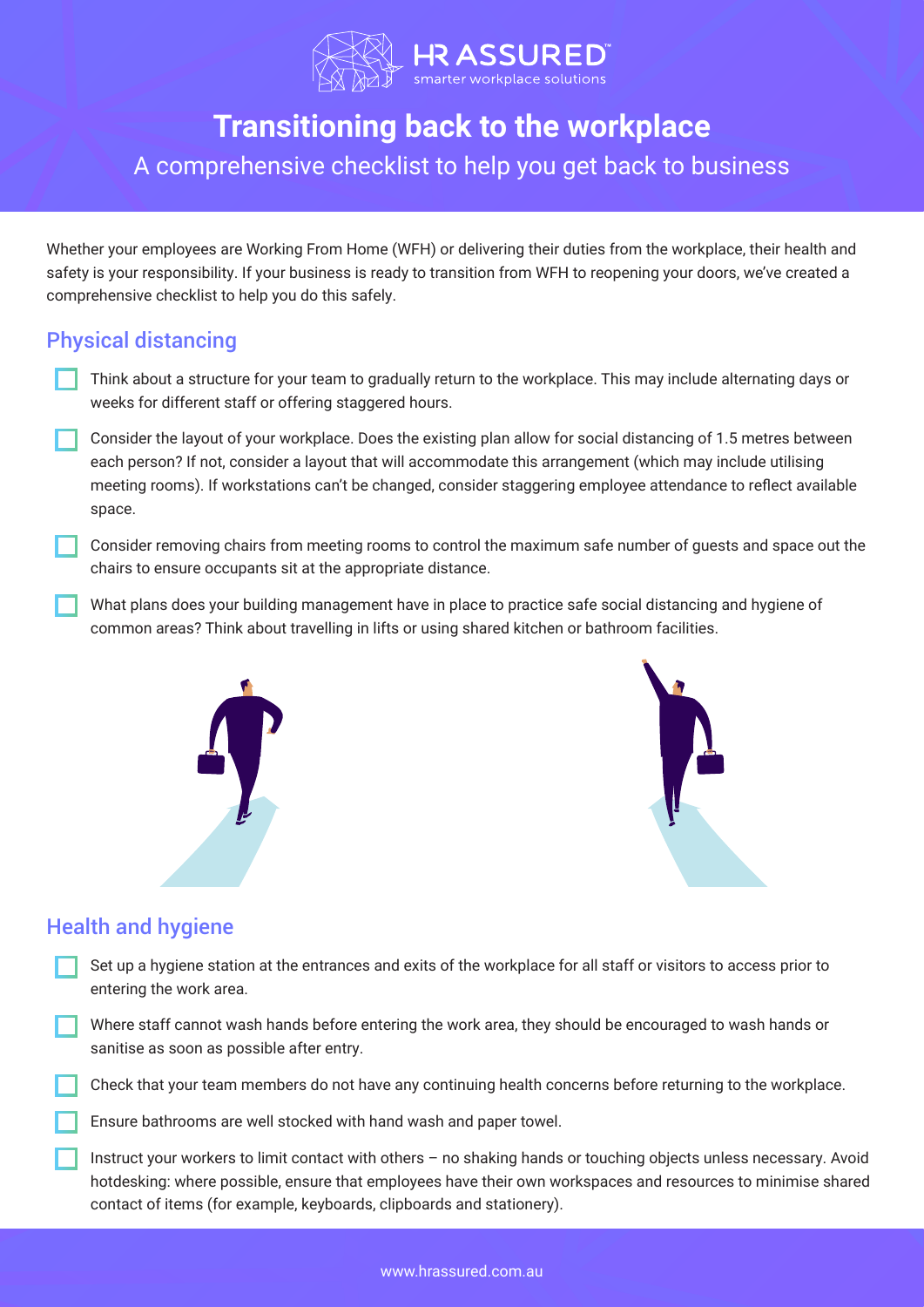

- Where items such as keys and passes to certain rooms or storage spaces would normally be shared between workers, consider allocating responsibility to a single employee to reduce contact.
- Minimise the provision of any shared foods or drinks that are offered in the workplace, such as biscuit tins, lolly jars or milk cartons. Where such items are necessary, provide mechanisms for sanitisation between use.

#### **Cleaning**

- Instruct workers to wear gloves when cleaning and wash their hands thoroughly with soap or use an alcohol‐based hand sanitiser before and after wearing gloves.
- Provide hygiene and personal protective equipment items such as hand sanitiser, gloves, paper towel, and disinfectant for employees and remind them to clean shared workstations and resources (such as printers) using this equipment.
- Clean frequently touched areas and surfaces several times a day with a detergent or disinfectant solution or wipe. This includes POS equipment, elevator buttons, handrails, tables, countertops, doorknobs, sinks and keyboards.
- Instruct workers to clean personal property that comes to work, such as sunglasses, mobile phones and iPads with disinfectant, such as disinfectant wipes.

#### **Monitoring**

- Direct workers to stay home if they are sick, and if they are displaying symptoms of COVID‐19 ask them to call the National Coronavirus Hotline (1800 020 080).
- Instruct workers to tell you if they are displaying symptoms of COVID‐19, have been in close contact with a person who has COVID‐19 or have been tested for COVID‐19.
- Remind staff of their leave entitlements if they are sick or required to self-quarantine.
- Treat personal information about individual workers' health carefully, in line with privacy laws.

#### **Communication**

- Encourage all team members to download the COVID-Safe App to assist with contact tracking.
- Create an internal communication strategy that clearly relays information within the return to workplace plan.
- Place posters around the workplace to remind staff to keep at least 1.5 metres of distance between everyone.
- Place signs at the entrance to lifts and meeting rooms to ensure the maximum safe capacity is not exceeded.